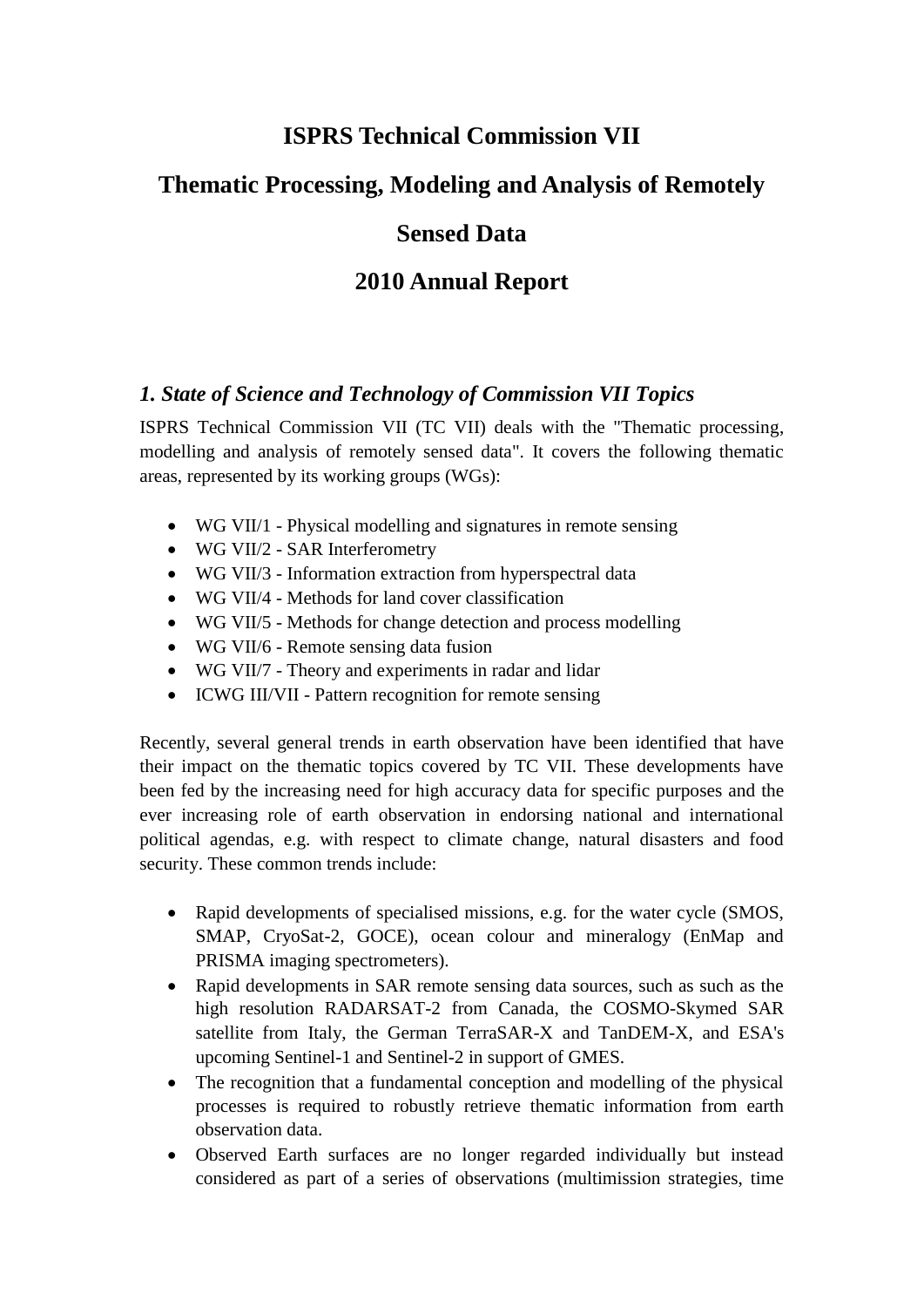series, multiple satellite constellations such as the Global Precipitation Mission(GPM) and TerraSAR-X/ TanDEM-X) or signatures (e.g. spectral and angular, radar in combination with optical observations)

 Last two components have led to an increase in multiple sensor approaches (e.g. image fusion, multiple sensor classifications) for improved characterisation of land and water surfaces, increased temporal resolution, and extended time series in support of global change and climate studies.

The relevance of the above aspects is reflected by the developments within the thematic focus covered by the individual WGs.

### *2. Accomplishments of Commission during the current year*

In 2010, Technical Commission VII has attracted significant attention from the scientific community, mainly through successfully (co-)organising several conferences and workshops in all the thematic disciplines covered by TC VII. The workshops took place worldwide and also reached the scientific communities in emerging economies such as China, India, And Brazil.

2010's highlight was certainly the organization of the TC VII symposium in conjunction with the 100th anniversary of ISPRS [\(http://www.isprs100vienna.org/\)](http://www.isprs100vienna.org/). The TC VII symposium was held from 5-7 July in Vienna, Austria and had as theme: "100 Years ISPRS - Advancing Remote Sensing Science". 380 participants from 46 countries participated to the Symposium (Figure 1). In total there were 113 oral presentations divided over 2 plenary sessions and 18 oral sessions. 185 posters were presented in 2 poster sessions. The topics of the contributions were representative for the thematic fields covered by the working groups within TC VII (Figure2). All working groups were involved in the review and selection of the submitted contributions. The scientific output of the Symposium is presented in Proceedings IAPRS vol. XXXVIII 7A (fully reviewed papers) and 7B (abstract reviewed papers). Moreover, a selection of papers will be published in a special issue of "Remote Sensing". The special issue will be entitled "100 years ISPRS – Advancing Remote Sensing Science".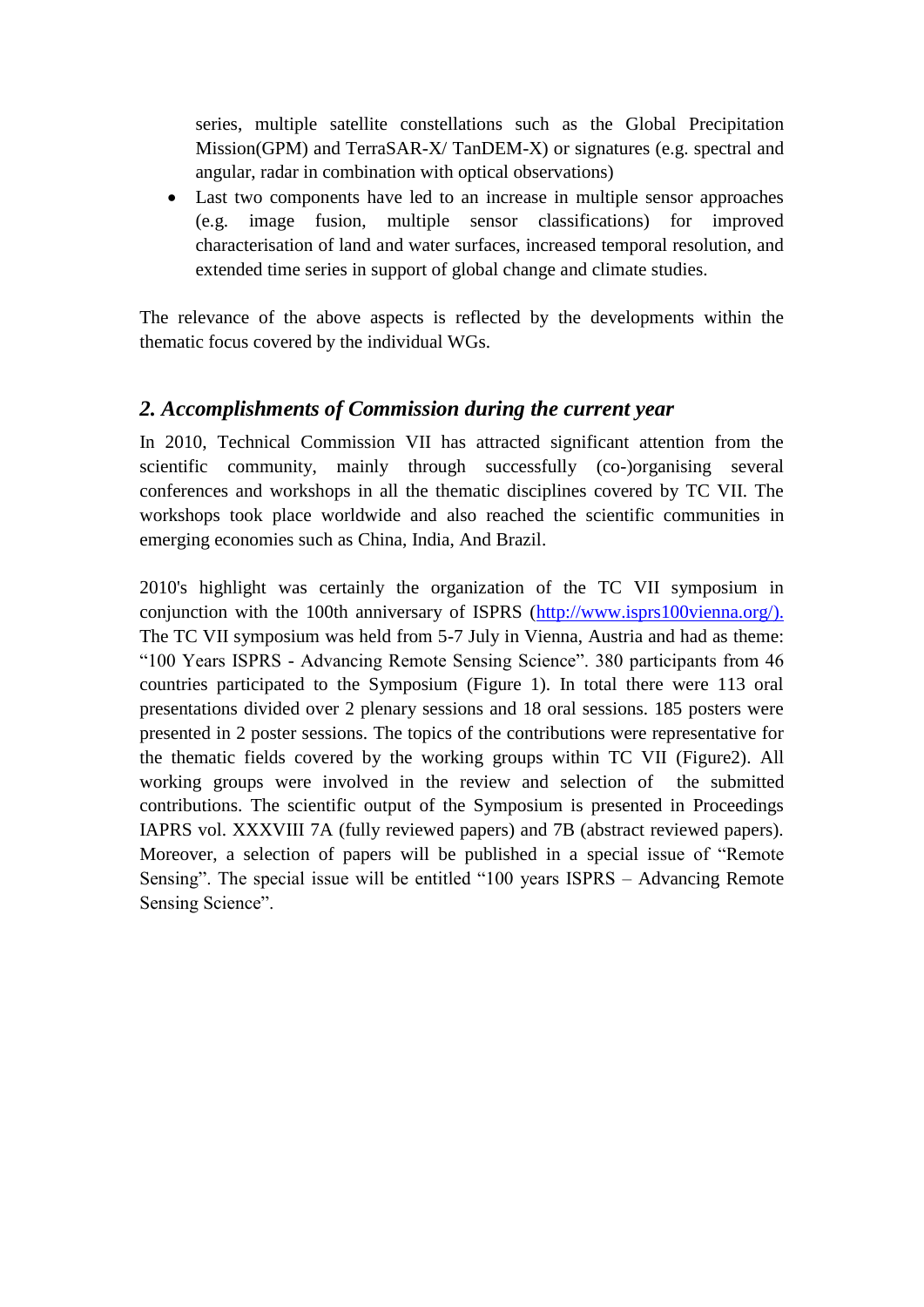

*Figure 1 Provenance of participants ISPRS TC VII Symposium.*



*Figure 2. Percentual share of topics covered by ISPRS TC VII Symposium.*

In 2010, Wolfgang Wagner has become co-chair of the CEOS Land Product Validation Focus Group on Soil Moisture. The Committee for Earth Observation Satellites (CEOS), recognized as the space arm of the Group on Earth Observations (GEO). CEOS plays a key role in coordinating the land product validation process. The Land Product Validation (LPV) focus group on soil moisture aims to address the challenges associated with the validation of global soil moisture products. The group is jointly led by Tom Jackson, USDA, and Wolfgang Wagner, TU Wien.

In 2009, the Open Access journal "Remote Sensing" [\(http://www.mdpi.com/journal/remotesensing\)](http://www.mdpi.com/journal/remotesensing) was first published. Wolfgang Wagner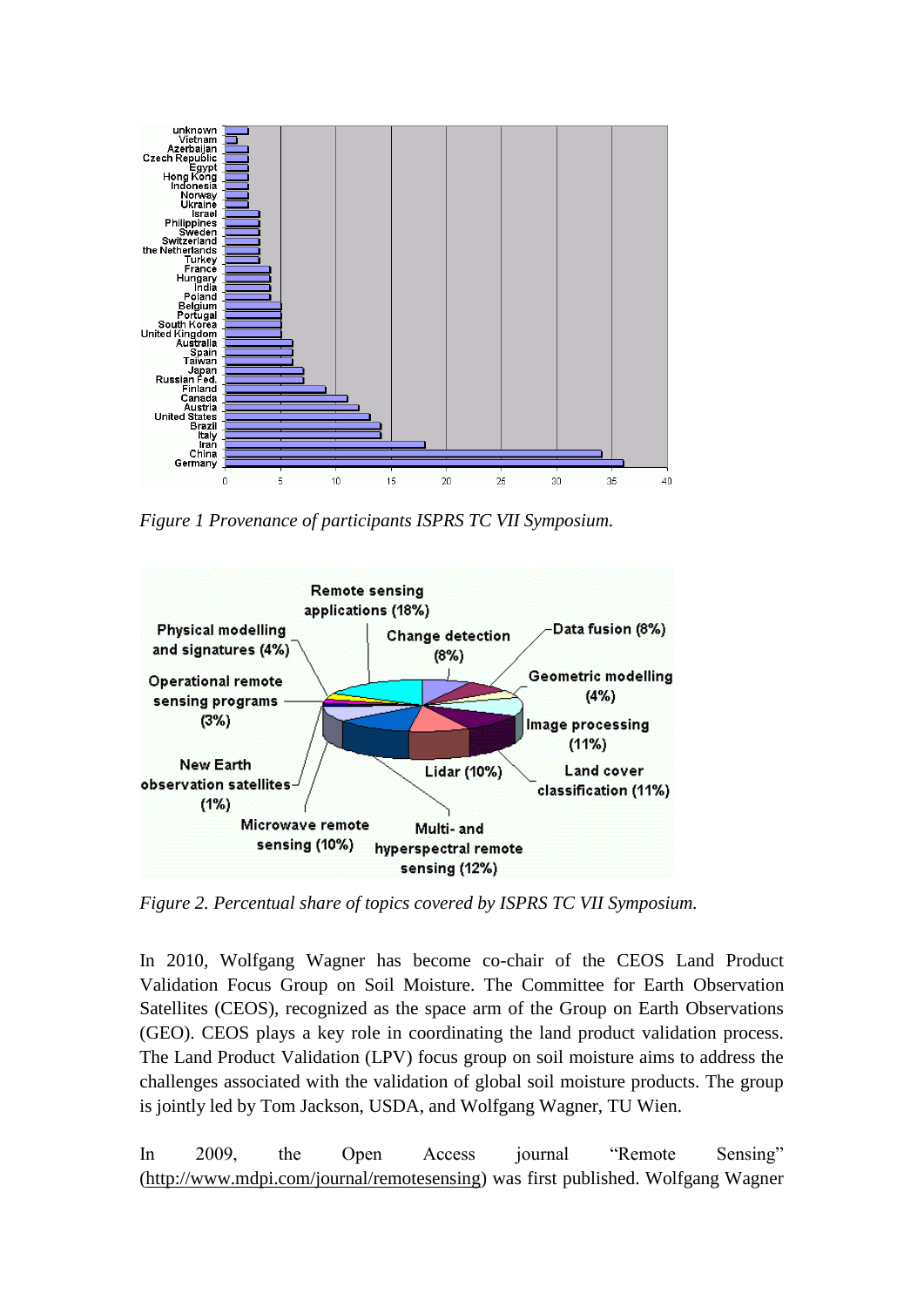is Editor-in-Chief of journal. From initially 4 issues in 2009, the journal has rapidly evolved to 12 issues in 2010 (138 articles).

Noteworthy are the first steps made by WG4 in establishing various benchmark data sets for land use and land cover classification and freely sharing the data with the scientific community through a web portal.

## *3. Working Group Activities During the current year*

### **WG VII/1 - Physical modelling and signatures in remote sensing**

### *State of Science*

Focus topics of the WG remain and emerge increasingly in advanced methods of forward and inverse modeling. Forward approaches are discussing direct radiance assimilation of satellite measurements into process models, where inverse approaches are either mathematical inversion (Hadamard criteria), intermediate or hybrid inversions (eg Minnaert-k), or biophysical and/or biochemical parameter inversion with their associated ill-conditioned and ill-posed constraints. The use of spectral invariants (recollision probability theory) has found its way into generating products in remote sensing.

### *Accomplishments of Working Group in 2010*

The working group was involved in the organization of four major events throughout the year 2010:

- 1. Support to ESA"s Hyperspectral Workshop, held at ESRIN (Frascati, Italy) from 17-19 March, 2010. <http://www.congrex.nl/10c02/>
- 2. Initiation of CEOS-LPV Albedo activities. [http://lpvs.gsfc.nasa.gov/srad\\_background.html](http://lpvs.gsfc.nasa.gov/srad_background.html)
- 3. Contribution to WMO-BIPM workshop on Measurement Challenges for Global Observation Systems for Climate Change Monitoring (position paper). <http://www.bipm.org/utils/common/pdf/rapportBIPM/2010/08.pdf>
- 4. Intercomparison of 15 spectrometers experiment (EC FP7 MC-RTN Hyper-I-Net)

### *Upcoming Working Group participation*

- 1. Major activities in 2011 will focus on the organization of the joint ISPMSRS-IWMMM (International Symposium on Physical Measurements and Signatures in Remote Sensing - International Workshop on Multiangular Measurements and Models) workshop (final decision still open and pending).
- 2. Contributing to ESA"s Sentinel Potential Science Products Assessment & Consolidation Workshop:<http://www.sen4sci.org/>
- 3. Contributing to the 7th EARSeL Workshop in Imaging Spectroscopy: http://www.earsel2011.com/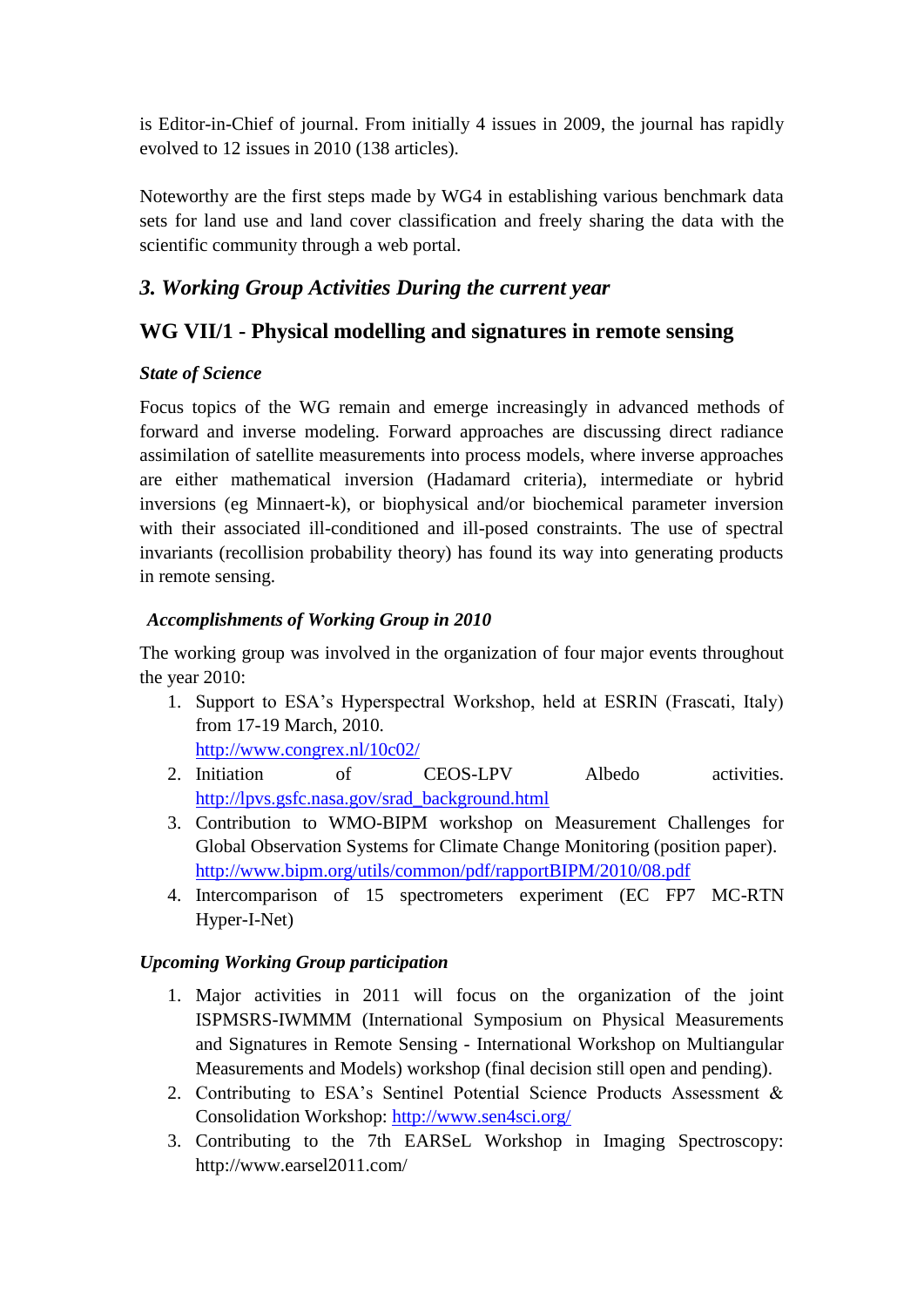### **WG VII/2 - SAR Interferometry**

#### *State of Science*

The current hot topics of SAR Interferometry are DEM generation from space borne high-resolution SAR data, for example, from TerraSAR-X/TanDEM-X or COSMO-Skymed imagery, and surface deformation monitoring with SAR Interferometry and Persistent Scatterer Interferometry based on time series differentials of satellite SAR data.

In June 2010 TanDEM-X was launched, the sister satellite of TerraSAR-X. Both satellites will perform systematic bi-static mapping of Earth for the period of three years. From this data a global DEM shall be derived by DLR, which will be commercialized by Infoterra Company, Germany. The final DEM will complement and most probably clearly outperform well known SRTM data: the grid size is planned to be about 10 m and the vertical point-to-point errors are expected to be below 2 m (90%). Compared to traditional repeat-pass Interferometry conducted by single satellites taking images separately at repeated cycles, single-pass image acquisition comes along with at least two advantages: no temporal decorrelation occurs and the phase terms caused by atmospheric phase delay cancel out.

The advent of high-resolution civil SAR satellite sensors gives the opportunity of urban area mapping with much finer level of detail than ERS type of devices could provide. A striking example for the capability of the new sensor generation is the dramatic rise of so-called persistent scatterers (PS) preferably found in settlement areas in stacks of TerraSAR or COSMO-Skymed imagery. There are several reasons for this rise, we give two here: Firstly, close-by PS, which would lie in the same resolution cell for ERS, are mapped into different cells now due to finer spatial grid. Secondly, also weaker PS may be detected since they compete with clutter signal of a far smaller area.

The dense grid of PS boosts advanced techniques that rely on time series of satellite SAR images, for example, multi-baseline SAR Interferometry, Persistent Scatterer Interferometry, SAR Tomography, and Differential SAR Tomography. Those approaches usually require quite demanding signal processing methods, for instance, sophisticated spectral estimation techniques or compressive sensing. Besides the required further development of such approaches still many efforts have to be conducted in the future to validate such techniques, for example, in terms of accuracy and reliability in order to be able to apply those new methods to operational monitoring tasks, be it driven by public authorities or the private sector.

#### *Accomplishments of Working Group in 2010*

1. Co-organisation of the benchmark activity: Validation of DEM from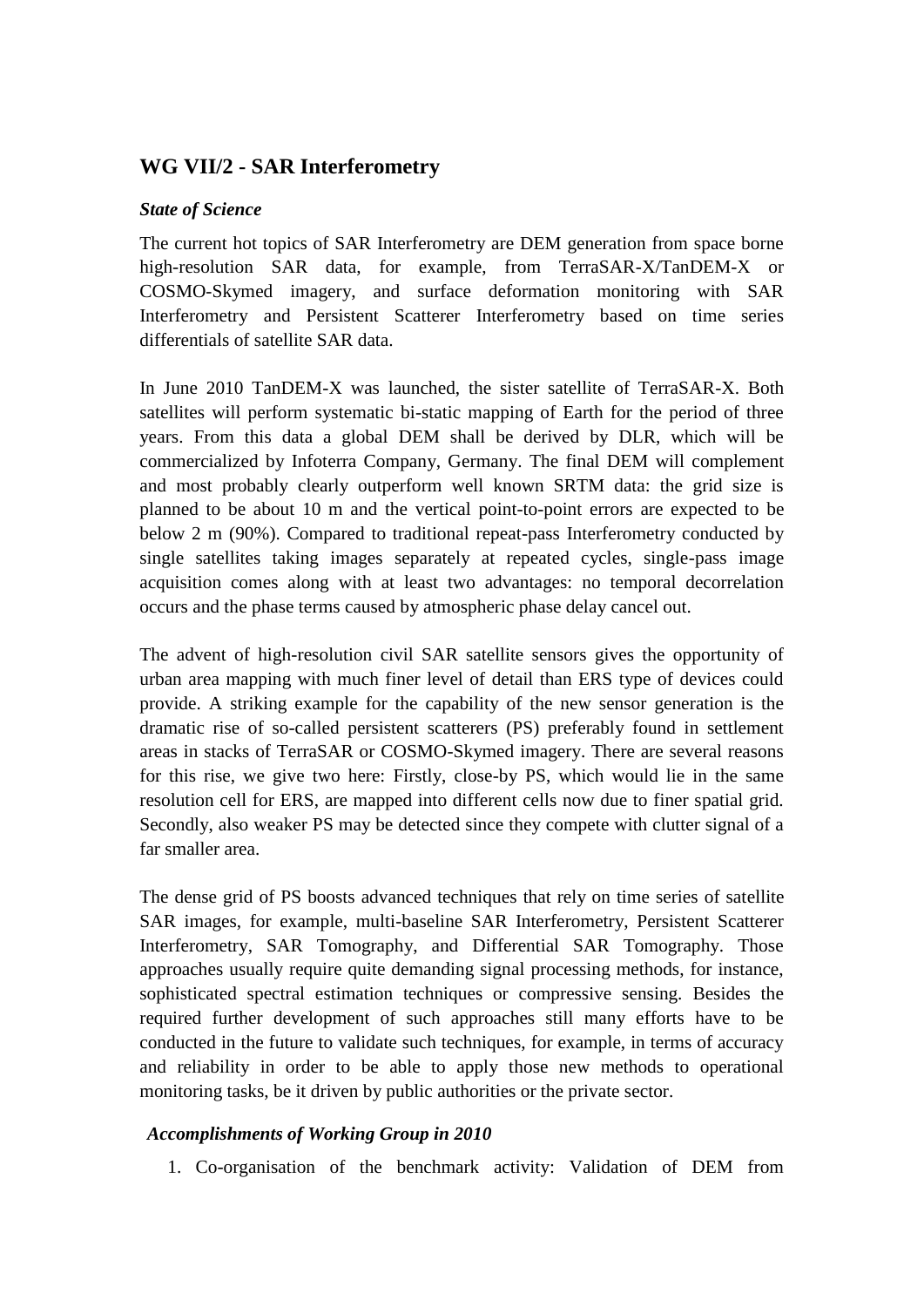high-resolution SAR images of modern satellite sensors. DLR provides 60 TerraSAR-X images over Barcelona, Hannover, Edmonton, Trento, and Istanbul. Currently, 12 international groups of scientists participate. The groups conduct various techniques for elevation extraction from SAR data: Radargrammetry (e.g., SAR stereo), conventional InSAR (two images), and multi-baseline InSAR using image stacks. First results already have been published, more are in preparation. At the end of the year a proposal has been submitted to DLR to extend the work also to data of the TanDEM-X mission. The scientific evaluation of such data is for the reasons mentioned above of large interest both for the scientific community and the public.

#### *Upcoming Working Group participation*

- 1. The WG will organize the ISPRS Workshop for High-Resolution Earth Imaging for Geospatial Information. Hannover, June 14 - 17, 2011. <http://www.ipi.uni-hannover.de/ipi-workshop.html>
- 2. A special issue of ISPRS journal will be organized by the WG, the Call for paper is scheduled for spring 2011, the publication for spring 2012.

### **WG VII/3 - Information extraction from hyperspectral data**

#### *State of Science*

Hyperspectral remote sensing has become mature in the past few years. The added value compared to multispectral systems has been broadly recognized which is evidenced by the large number of approved satellite missions including DLR/GFZ's EnMap and ASI's Prisma missions. In Summer 2009, ESA's airborne benchmark instrument APEX made its first aquisitions. There is a lot of ongoing research and activities in the field of hyperspectral remote sensing where an establishment of operational algorithms can be observed. Other progress includes:

- 1. Establishing a ground based validation site for HSR: Makhtesh Ramon Israel, has suggested as a calibration/validation site and now is placed on the CEOS website: http://calval.cr.usgs.gov/sites catalog template.php?site=makh. In March 2009 it was visited by more than 80 scientists worldwide to be recognized by the HSR community.
- 2. Quality Layer indicator for hyperspectral remote sensing data has been established within the EUFAR program and will be available soon in the EUFAR homepage. This was done after sending questioners to many HSR users in Europe.
- 3. A new approach on how to better correct the atmosphere in a non stable HSR sensor utilization has been developed and was sent to publication (Brook and Ben Dor Remote Sensing of Environment).
- 4. A new approach to correct for smile effect in Hyperion data over desert environment has been developed (Dadon A., E. Ben Dor and A. Karnieli (2010), Use of derivative calculations and minimum noise fraction (MNF)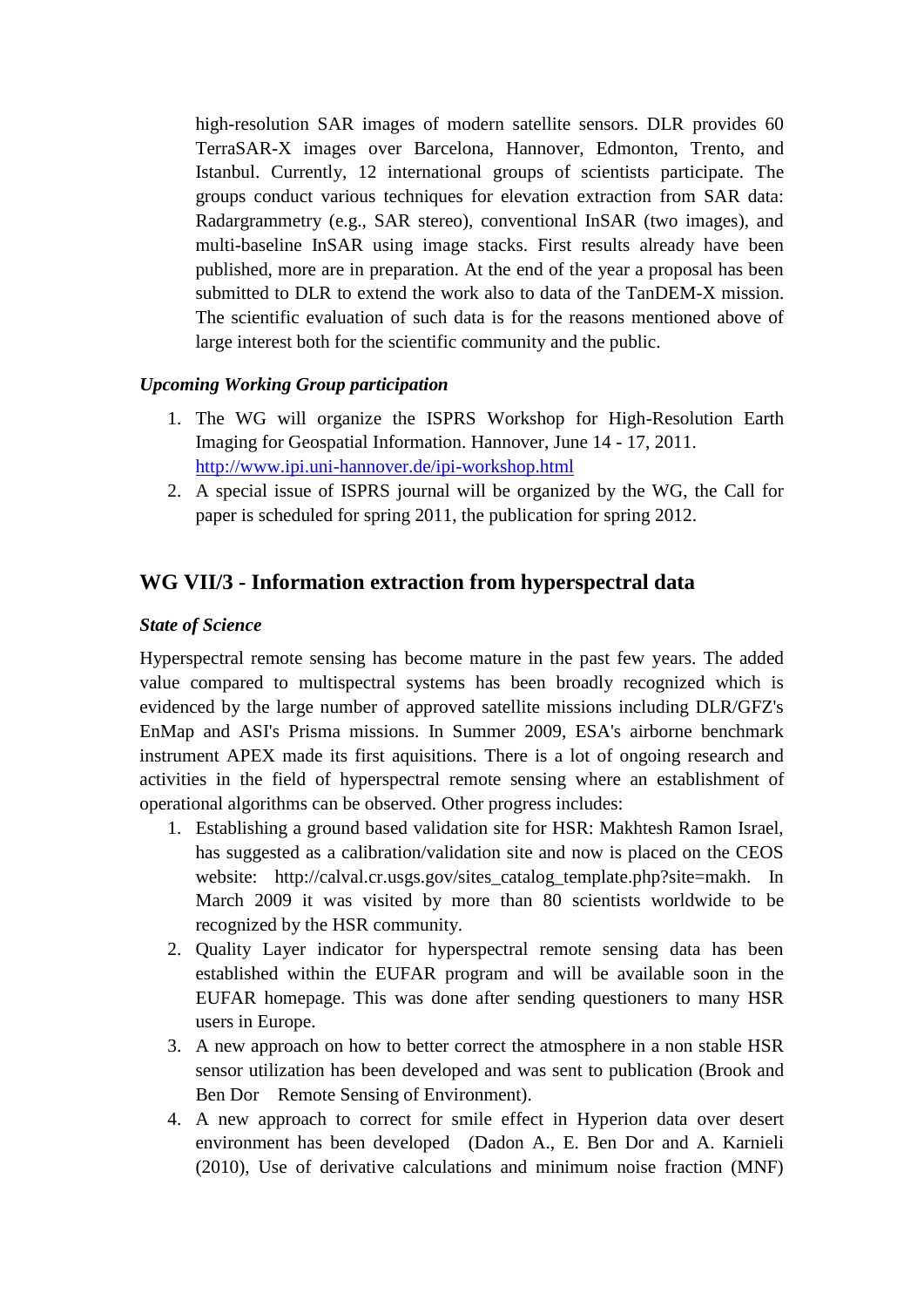transform for detecting and correcting the spectral curvature effect (smile) in Hyperion images, published in IEEE Transactions on Geoscience and Remote Sensing.

- 5. Errors in soil spectral measurements using ASD field spectrometer were studied and presented at the ASD IEEE Workshop. A paper accepted for publication on that subject is to be published in Soil Science Society of America by Feinstein et al, 2011.
- 6. Soil Spectral Group was established and aimed to collect soil spectra libraries worldwide (http://groups.google.com/group/soil-spectroscopy). So far spectral from 43 counties were gathered. Leader of the group is Raphael Viscarra Rossel.
- 7. Within the EUFAR program, an expert working group on hyperspectral applications for soil was created (www.eufar.net), lead by Eyal Ben-Dor. So far the group has 100 members.
- 8. A new scientific journal "Journal of Imaging Spectroscopy" has been established and the first volume is to be issued. The journal aimed at gathering all potential IS users under one umbrella. Ben-Dor is appointed as an associated editor managing the terrestrial application section.

#### *Accomplishments of Working Group in 2010*

- 1. Organisation of the workshop "Quantitative applications of soil spectroscopy", GFZ, Potsdam, Germany, 15-16 April 2010: 46 participants from 17 countries attended this workshop giving in total 36 presentations. The workshop was composed of five sessions of oral presentations, most of them unpublished results of recent work in quantitative soil spectroscopy, and one demonstration session. This session presented state of the art instrumentations in soil spectroscopy either in the laboratory (Agriquant) or in the field (SpecTool) and available softwares, free and commercial (SPECCHIO, TSG, Unscrambler) that can handle large soil libraries spectra and analyze quantitatively its information. More information on: http://www.gfzpotsdam.de/portal/gfz/Neuestes/Veranstaltungen/Tagungen+und+Konferenzen /2010-Conferences/100415-16-Soil\_Spectroscopy
- 2. Organisation of a special Hyperspectral session at the ICARE conference. Toulouse, France, 27-30 October 2010.
- 3. Organisation of an Hyperspectral Calibration Validation campaign –ValCalHyp EUFAR- Transnational access. The main objective of this study was to examine both the Smart Vicarious Calibration (SVC) system and the Quality Assurance (QA) Quality Indicator (QI) protocols developed within the EUFAR activities. An "unmixing" validation mission was carried out by RAM preparing an additional playground site including well known mixed targets in the sub-pixel size dimension in ONERA air base. Sensors used: INTA – CASA aircraft : AHS and CASI-1500i, NERC - Do228 aircraft : AISA Dual.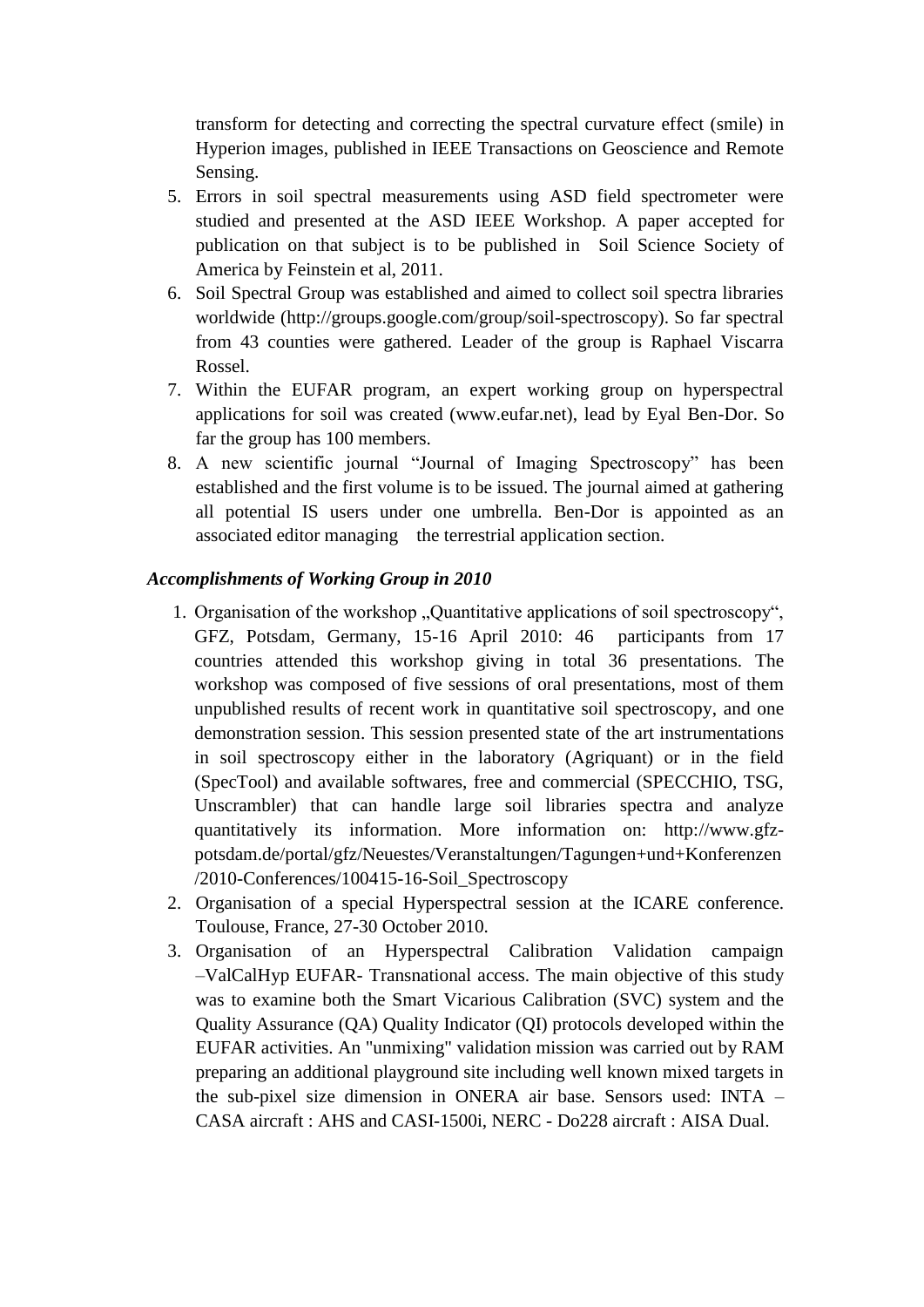#### *Upcoming Working Group participation*

- 1. A summer school is being organized regarding soil HSR mission including cal val activities
- 2. A special issue in Applied and Environmental Science is being planned on soil spectroscopy (final decision still open and pending)
- 3. An Hyperspectral Soil Mapper (HYSOMA) interface is being created under the EUFAR umbrella for non-expert users to use soil mapping hyperspectral methodologies. This software is envisioned to be distributed freely. A publication is in preparation on the subject.
- 4. A new TA EUFAR mission DeMinTir to develop a TIR hyperspectral activity was accepted and will be conducted over Sokolove mining area Czech Republic on July 2011. This mission is part of the EO-MINERS EU project and will use INTA AHS aircraft and sensor.

# **WG VII/4 - Methods for land cover classification**

#### *State of Science*

Very high resolution (VHR, better than 1 m) optical, polarized radar, and high density lidar (denser than 1 m) data are increasingly available to remote sensing community for research and application. Existing classification techniques have faced tremendous challenges to effectively extract information from these new data sets. Therefore:

- The number of research papers on classification of VHR optical imagery and polarized radar imagery is rapidly increasing;
- Research on classification using LiDAR data or multi-polarization SAR data starts to increasingly appear in publications;
- There are also many papers on combination of optical, radar and/or LiDAR data for classification.

Within the area of classification of VHR optical imagery, research on object-based classification is most active. However, most research is based on how to use eCognition software to achieve desired classification results. Research papers on new algorithms or new methods independent of eCognition are not many.

In the area of classification of polarized radar data, most papers have been trying to adopt, improve or change existing algorithms or concepts of optical image classification for classifying polarized radar images.

Since the launch of WorldView-2 satellite in October 2009, research activities have been increased on whether high resolution 8-band mulispectral images (2m MS, and 0.5m pansharpened MS) can improve the classification accuracy. These research activities have been promoted by DigitalGlobe through providing researchers (upon applaictions) with WorldView-2 images free of charge.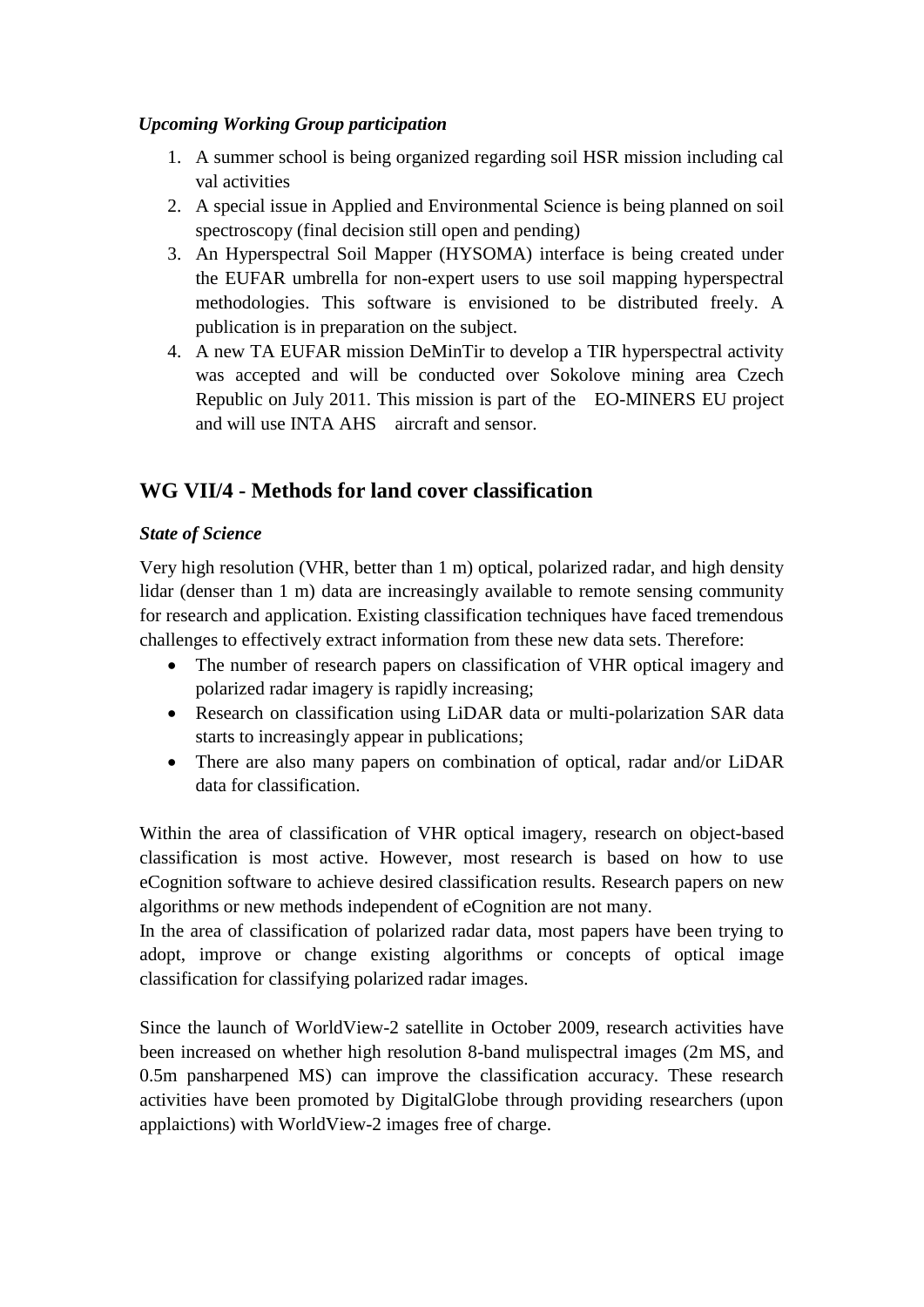#### *Accomplishments of Working Group in 2010*

- 1. Establishing an online database to provide researchers worldwide with common datasets for land cover classification testing and evaluation. Geographical locations of the datasets:
	- Girona, Spain;
	- Fredericton, Canada;
	- Hobart, Australia.
	- Beijing, China (available soon)
	- Cape Town, South Africa (available soon)
	- Vienna, Austria (available soon)

The types of datasets include:

- Medium resolution satellite: Landsat-7, SPOT;
- High resolution satellite: Ikonos, QuickBird, GeoEye-1;
- Airborne digital camera: DMC;
- Airborne LiDAR
- 2. Conducting evaluation and comparison of classification algorithms using the ISPRS WG VII/4 common datasets by individual WG VII/4 members and posting the published results
- 3. Applying for ICSU (International Council for Science) funding on behalf of ISPRS to support an international activity and workshop on land cover classification benchmark testing.
- 4. Participating in the classification benchmark testing of the Higher resolution Global Land Cover Mapping Project, launched by the Ministry of Science and Technology of the People's Republic of China.

#### *Upcoming Working Group participation*

- 1. Participating in the committee of The 2011 Joint Urban Remote Sensing Event (Urban 2011 & URS 2011), Munich, Germany, April 11-13, 2011, sponsored by IEEE GRSS and ISPRS.
- 2. Participating in the committee of The Third International Conference on Earth Observation for Global Changes (EOGC2011), Munich, Germany, 13-15 April 2011, sponsored by ISPRS, etc.
- 3. Assisting and attending *The XXII ISPRS Congress*, Aug 24 Sep 3, 2012, Melbourne, Australia

### **WG VII/5 - Methods for change detection and process modelling**

#### *State of Science*

Processing of multi-temporal images and change detection has been an active research and application field in remote sensing for decades. Although plenty successful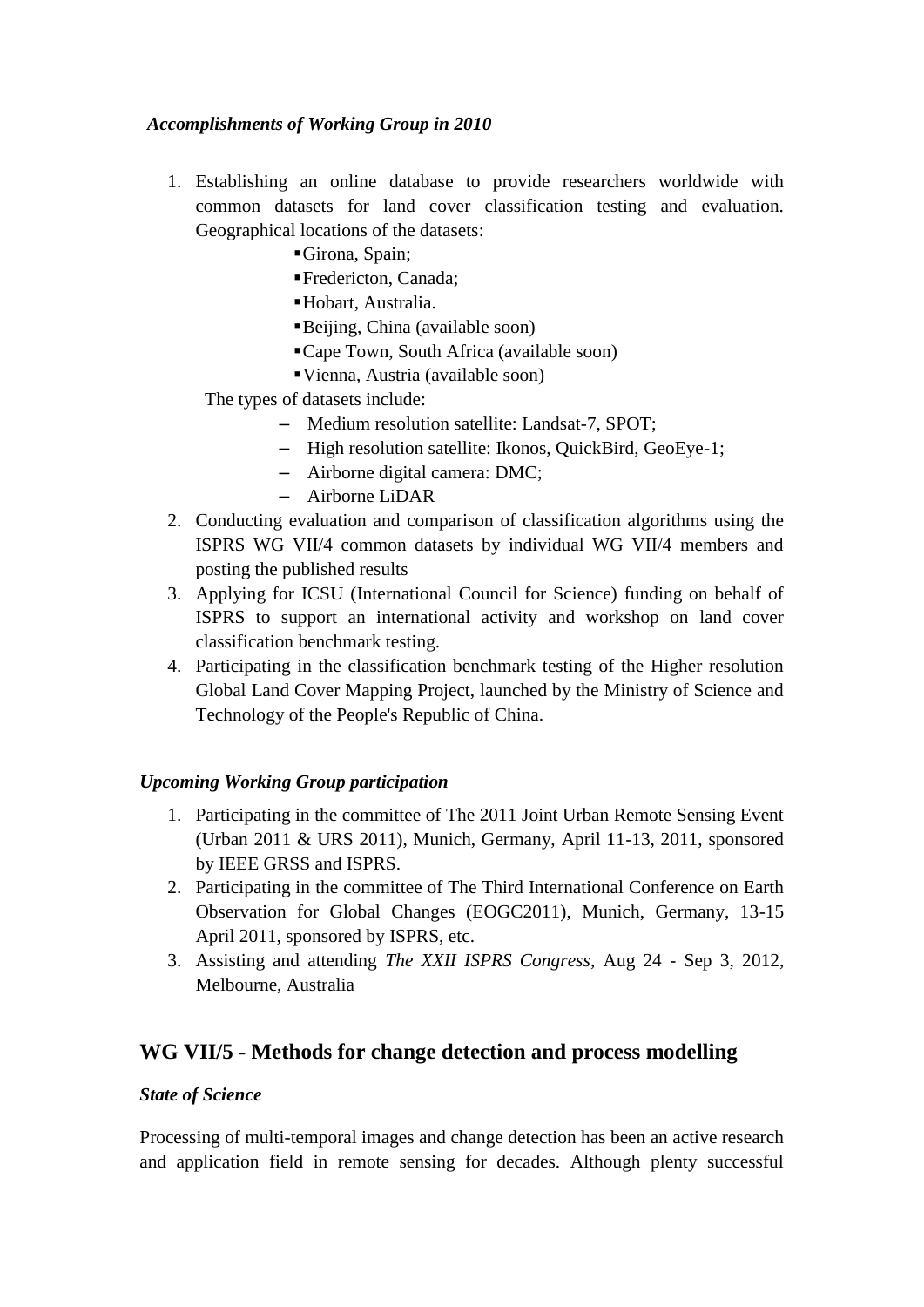applications have been reported on the monitoring and detecting of environmental change, there are enormous challenges in applying multi-temporal imagery to derive timely information on the Earth"s environment and human activities. In recent years, great progress has been observed to overcome technological obstacles by the development of new platforms and sensors. The wider availability of large archives of historical images also makes it possible for long-term change detection and modelling. Such a development stimulates further investigations to develop more advanced image processing methods and new approaches to handling image data in the time dimension.

The mission of the working group VII/5 is to further enhance international collaboration in the field of remote sensing change detection. The focus also extends to the study of geo-process modelling using long-term remotely sensed data. It is endeavoured to promote and encourage collaborated efforts for the development of new technology for processing multi-temporal imagery, detecting changing environment and objects, and modelling long-term geo-processes.

#### *Accomplishments of Working Group in 2010*

- 1. Organized technical sessions at the ISPRS Commission VII Symposium in Vienna, 5-7 July 2010, Vienna, Austria.
- 2. Co-organized Joint International Conference on Theory, Data Handling and Modelling in GeoSpatial Information Science with ISPRS Commission II and International Geographic Union, 26-29 May 2010, Hong Kong.
- 3. Organized ISPRS workshop on Remote Sensing Change Detection and Process Modelling, 18-19 November 2010, Cologne, Germany.

### *Upcoming Working Group participation*

- 1. Organization of ISPRS working group workshop on "Remote Sensing Change Detection and Spatio-temporal Modelling", 15-16 December 2011, Hong Kong.
- 2. Co-organization of ISPRS working group workshop on "Dynamic and Multi-dimensional GIS (DMGIS"11), 17-18 October 2011, Shanghai, China.
- 3. Co-organization of the 2011 International Symposium on Image Data and Fusion, 9-11 August, 2011, Tengchong, Yunnan, China.

### **WG VII/6 - Remote sensing data fusion**

#### *State of science*

Image and data fusion aims at the integration of multi-sensor, multi-temporal, multi-resolution and multi-platform image data, together with geospatial data, GIS, in-situ, and other statistical data sets for improved information extraction, as well as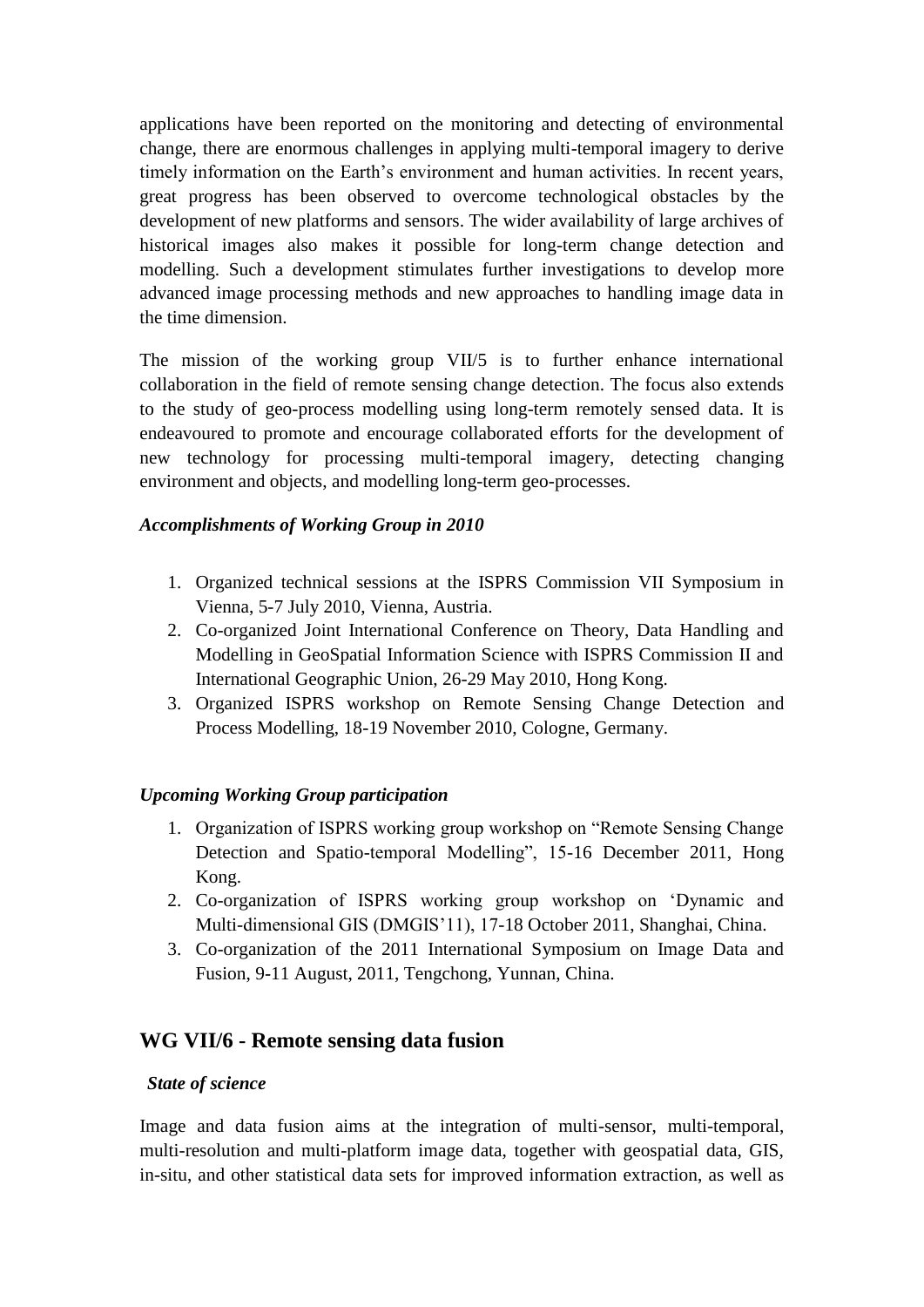to increase the reliability of the information. Image and data fusion techniques are important for combining the many sources of satellite, airborne and ground based imaging systems, and integrating these with other related data sets for enhanced information extraction and decision making. Through scientific workshops and a dedicated journal, WG VII/6 coordinates and sponsors state-of-the-art discussions and developments on the theory, methodology and applications of image and data fusion including a) automatic registration of images with different sensor, different resolution, and different acquisition mode, b) concept study and methodology development of data fusion at different processing levels, especially at feature and decision level, c) multi-source/multi-sensor data fusion and integration methodologies, such as fusing laser scanning data with images, fusing high resolution satellite optical imagery with high resolution SAR imagery, d) applications of data fusion to feature extraction, object recognition, classification, mapping, disaster monitoring, change detection, and e) information mining from multi-platform, multi-source, multi-scale, spatial-temporal data, e.g., geometric information, topological information, statistical information, etc.

#### *Accomplishments of Working Group in 2010*

After many months of hard work and preparation, a new international journal entitled "International Journal of Image and Data Fusion" (IJIDF), has been successfully launched. Taylor & Francis is the publisher, and Prof. Jixian Zhang, Chair of WG VII.6, acts as the editor-in-chief (http://www.tandf.co.uk/journals/tidf). IJIDF provides a single source of information for all aspects of image and data fusion methodologies, developments, techniques and applications. A total of **22** papers in **4** issues have been published in 2010.

WG VII/6 has also organized a special session on Image and Data Fusion at the ISPRS Technical Commission VII Symposium-Advancing Remote Sensing Science, held in Vienna, Austria, July 5-7, 2010, and participated in the scientific committee of the GEOgraphic Object-Based Image Analysis (,sponsored by ISPRS, etc), held in Ghent, Belgium, June 29- July 2, 2010 (http://geobia.ugent.be).

#### *Upcoming Working Group participation*

The main event to be organized by WG VII/6 in 2011 is the 2011 International Symposium of Image and data Fusion (ISIDF 2011), to be held in Tengchong, Yunnan, China, on August 9-11, 2011 (http://isidf2011.casm.ac.cn/). Sponsored by ISPRS, IEEE Geoscience and Remote Sensing Society, State Bureau of Surveying and Mapping, and Taylor & Francis Group, WG VII/6 along with the Chinese Academy of Surveying and Mapping will organize this symposium. This international event will provide a forum for leading international scientists and young researchers to present their latest research developments, exchange their research ideas, and share their experience in techniques and applications of image and data fusion. There will be technical sessions, poster sessions, and social events. Selected papers will appear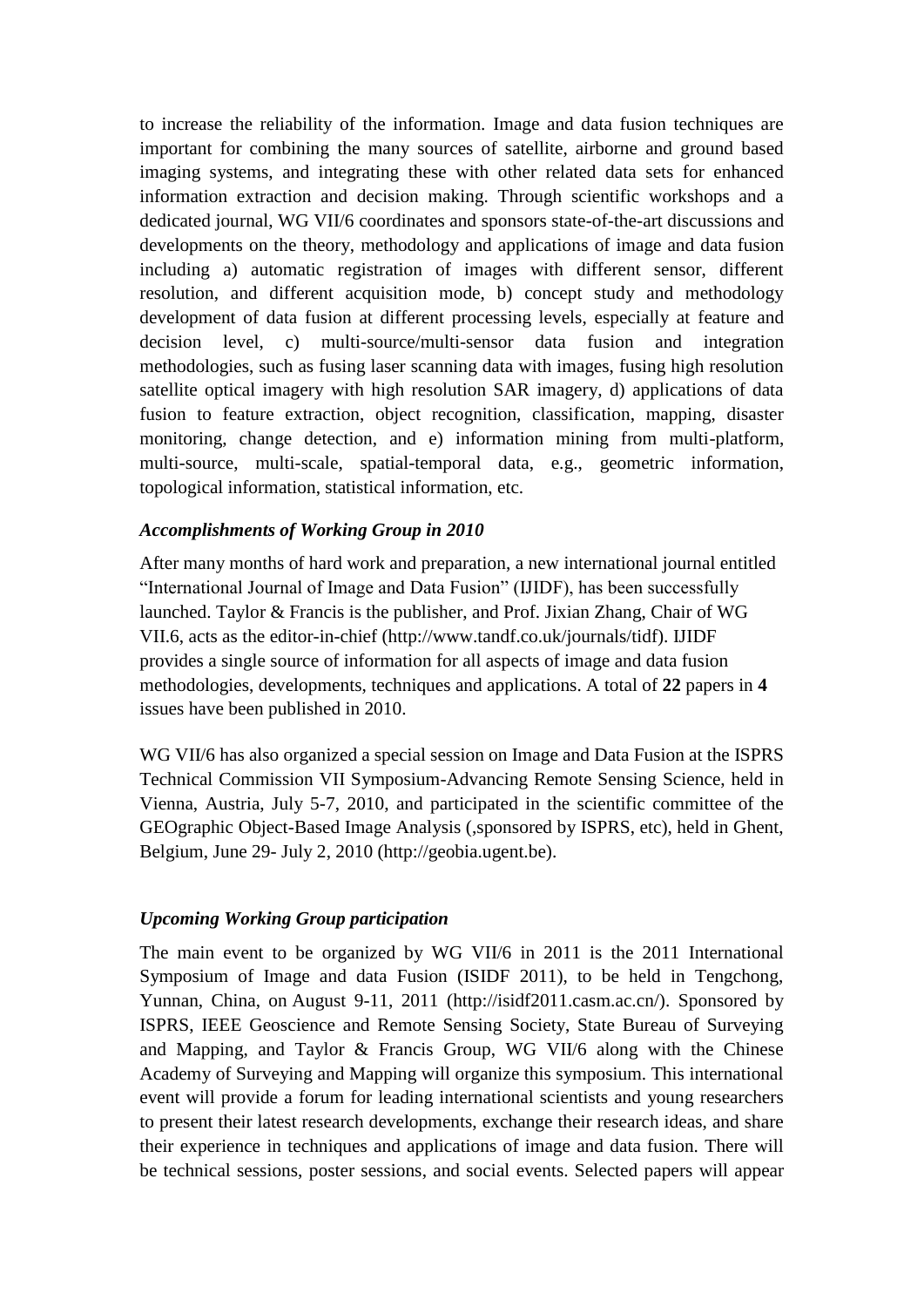in the International Journal of Image and Data Fusion published by Taylor  $\&$ Francis. All papers resulting from the symposium will be published via IEEE Xplore and indexed by EI.

WG VII/6 will also co-organize the ISPRS Workshop for Change Detection and Process Modeling (sponsored by ISPRS, etc), to be held in Hong Kong, December 15-16, 2011, and participate in the scientific committee of the International Symposium on LiDAR and Radar Mapping- Technologies & Applications, to be held in Nanjing, China, May 26-29, 2011( http://www.lidar2011.org), sponsored by ISPRS, IAG and FIG.

### **WG VII/7 - Theory and experiments in radar and lidar**

#### *State of Science*

Radar is an active remote sensing system transmitting and receiving microwaves for the retrieval of biophysical properties. Several applications using radar imagery have been explored in the last decades, such as the retrieval of vegetation density, soil moisture, the mapping of areas of flooded surfaces, river heights, etc., for as well global scale as small scale applications. Several physically-based radiative transfer models have been developed and tested for their use in parameter retrieval. The success of these models however is generally hampered by the lack of knowledge of additional biophysical parameters needed in the inverse problem (e.g. soil roughness). To overcome these problems, change detection techniques are being proposed that allow for relative information (e.g. change in soil moisture).

Airborne laser scanning (ALS) is an active remote sensing system for surface topography and object characterization. It is based on lidar range measurements between an aircraft and the target, and produces a point cloud  $(x,y,z)$ , and the intensity (I). ALS has found a large number of applications in remote sensing, e.g., forestry, agriculture, cultural heritage, and built environment. The radiometric calibration and usage of the intensity data have been intensively studied recently as the first calibration methods have been published. This will enhance the usage and interpretation of point cloud data for, e.g., automatic target recognition and classification of objects. Integrating ALS with photogrammetry has also been widely studied in the laser remote sensing community.

Terrestrial laser scanning (TLS) methods have also become widely used in remote sensing, and the applications are constantly increasing in, e.g., forestry, hydrology, glaciology, archaeology, geomorphology, etc. The TLS applications are also related to vehicle-based laser scanning (also called mobile mapping), which has become a topic of increasing interest because of its efficiency in producing large amounts of data and high future potential for applications. The most recent mobile applications of TLS are commercial, low-weight TLS+GPS+IMU implemented in an unmanned airborne vehicle (UAV) platform.